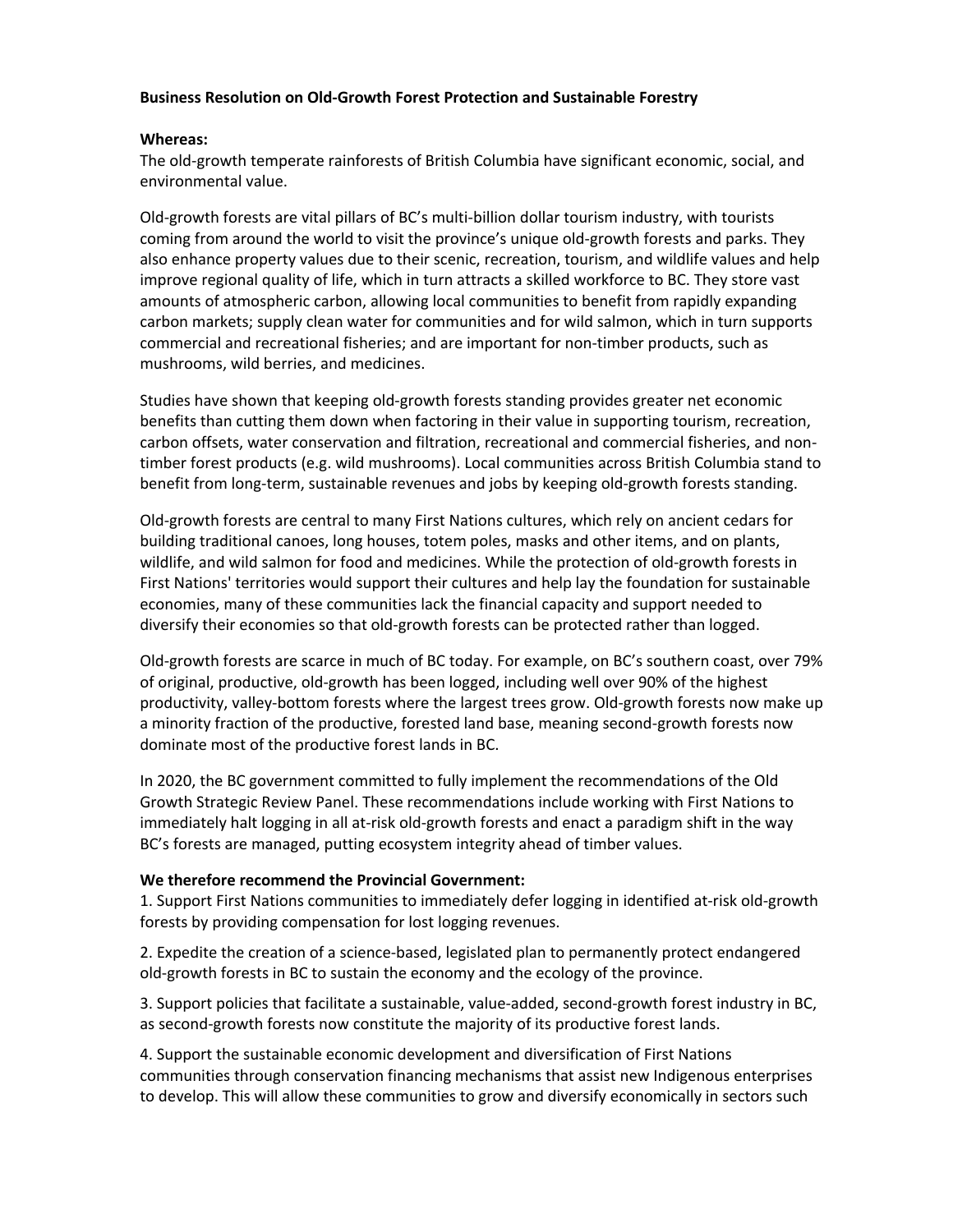as cultural and eco-tourism, clean energy, sustainable seafood, and value-added, second-growth forestry while permanently protecting old-growth forests in their territories.